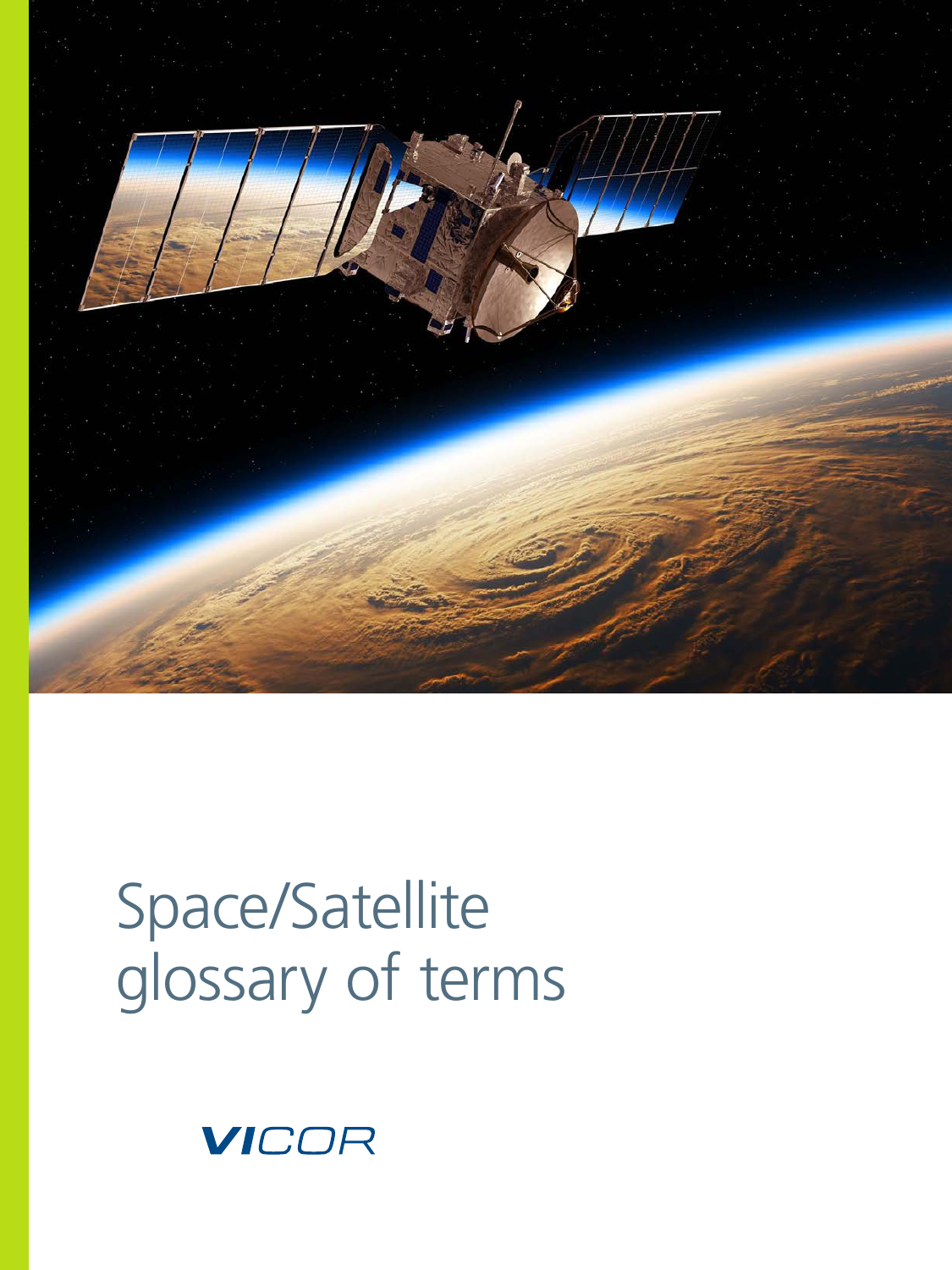## Bragg curve

A nonlinear energy loss peaking as the charged particle stops. It is a function of the material, the particle and its energy. A high energy particle exhibits lower LET than the same lower energy particle.

## Coronal mass ejections

Proton rich plasma ejected due to magnetic field changes in the sun, speed 250~3000km/s, hrs to days to reach earth.

#### Fluence

Number of particles received per unit area [n/cm<sup>2</sup>] or flux integrated over time [flux x s].

#### Flux

Number of particles per unit area per second [n/cm<sup>2</sup>-s].

#### Gamma rays

High energy photons, electromagnetic waves, capable of ionizing matter that are generated by radioactive decay (<sup>60</sup>Co sources are commonly used for TID testing).

# Geostationary equatorial orbit (GEO)

GEO describes a specified orbit around the earth that is at a defined distance at 22,236 miles (35,786km) away from earth. It is also defined by several other parameters including velocity (11,052km/hr) and complete orbital rotation (24hr). GEO satellites are designed to match the speed of the earth's rotation to maintain its position over a specific point on earth. Many GEO satellites are exposed to greater levels of radiation and must be designed to withstand harsher design environments than LEO of MEO satellites. GEO satellites are also designed to have a longer operational life because of their intended applications like weather tracking and global telecommunications.

# Highly elliptical orbit (HEO)

Unlike LEO or MEO, which are more concentric, HEO are highly eccentric and as a result are used far less often for traditional satellite applications like constellation communications networks. Highly inclined HEO satellites can appear to have long dwell times over high latitude locations which is better suited for communications at those high latitudes than GEO orbits.

# Ionizing radiation

Subatomic particles (protons, electrons, neutrons, ions) or electromagnetic waves (x-rays or gamma rays) that have sufficient energy to ionize atoms by freeing electrons from them.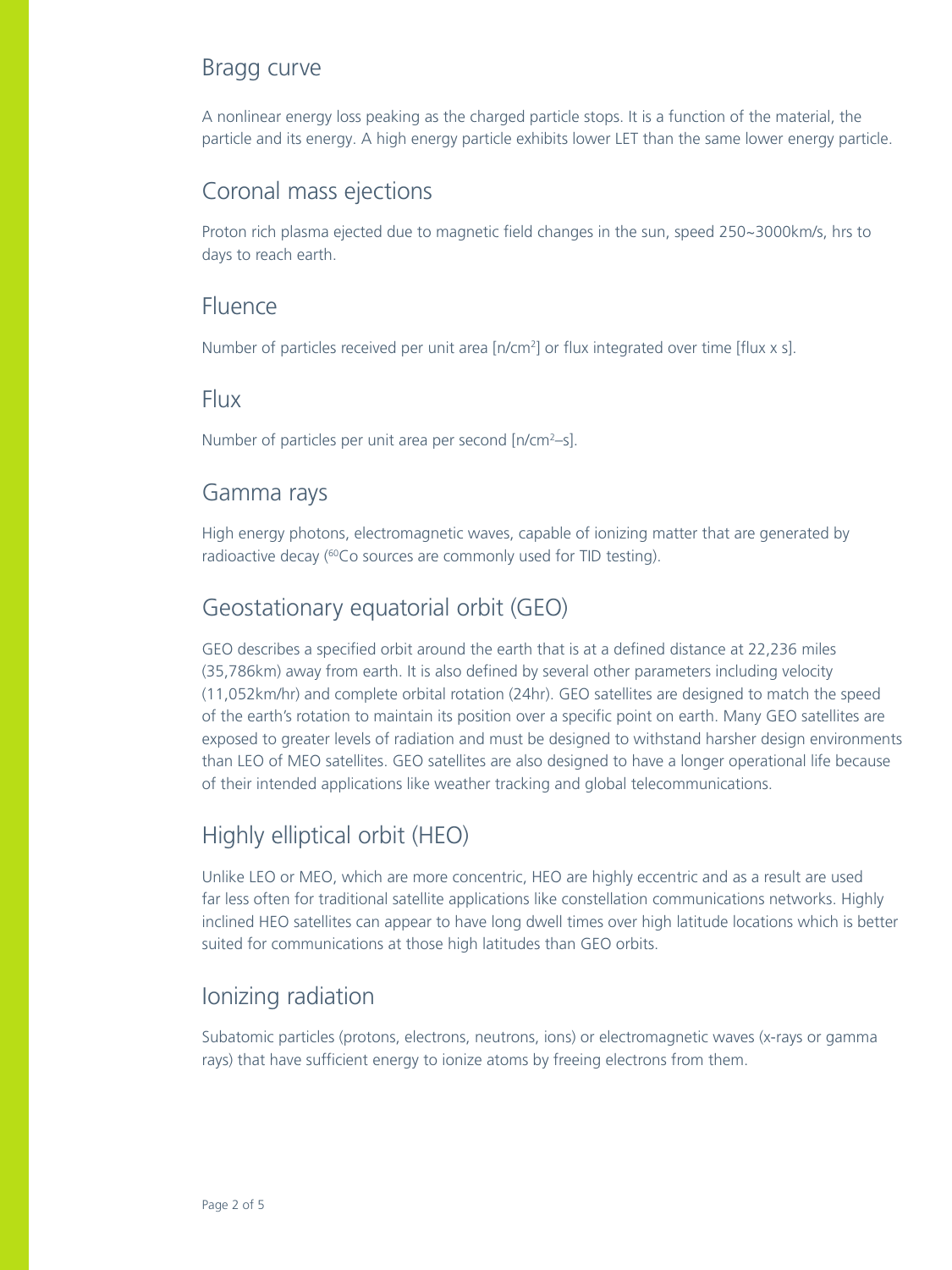## Linear energy transfer (LET)

The amount of energy that an ionizing particle transfers to the material traversed per unit distance [MeV/cm]. It is a function of the material density and is often expressed as the derived units [MeV•cm2 /mg] for silicon.

### Low earth orbit (LEO)

LEO describes a specified orbit around the earth at a defined distance of 1,200 miles (2,000km) or less away from earth. It is also defined by several other parameters including velocity (25 – 28km/hr) and complete orbital rotation (128 minutes or less). Because of its lower orbit LEO satellites typically have a much smaller "earth footprint" which translates into a smaller serviceable area.

# Medium earth orbit (MEO)

MEO describes a specified orbit around the earth that is situated between the LEO and GEO orbits at a defined distance between 1,200 miles (2,000km) and 22,236 miles (35,786km) or less away from earth. It is also defined by several other parameters including velocity (28km/hr to 11,052km/hr) and complete orbital rotation (2 to 24hrs). Because of its increasing altitude away from the earth MEO has a bigger "earth footprint" compared to LEO satellites which results in a larger serviceable area.

#### Rad

Radiation absorbed dose = .01 gray (SI)

#### Radiation hardened electronics (Rad-Hard)

Radiation-hardened electronics are electronic components that are designed, manufactured and tested to survive in specified radiation environments. Rad hard electronics are typically tested to high levels of total ionizing dose (TID), neutron or proton displacement damage (DD) and single event effects (SEE) to simulate the environment they will be exposed to. Typically rad-hard components are used in the design of spacecraft, nuclear reactors and particle accelerators where they will be exposed to high levels of radiation.

Rad-hard components typically undergo specific screening to meet established government standards which often require hermetic packaging to achieve long life. Because of their expected higher reliability and extended operational service life these devices are routinely used by space agencies, private spaceflight companies, the defense community, and research scientists.

#### Radiation tolerant electronics

Radiation-tolerant electronics are electronic components that are designed, manufactured and tested to withstand the negative effects of radiation up to a certain specified level. A key distinction to make is that rad-tolerant parts are not the same as rad-hard parts. Rad-tolerant parts cannot withstand the same levels of radiation rad-hard parts can. However, they are designed to operate in environments that include lower levels of radiation unlike commercial-off-the-shelf (COTS) products that have no radiation rating associated with them. With lower orbits, shorter mission times and reduced reliability requirements rad tolerant components are increasingly being utilized in LEO and MEO satellites.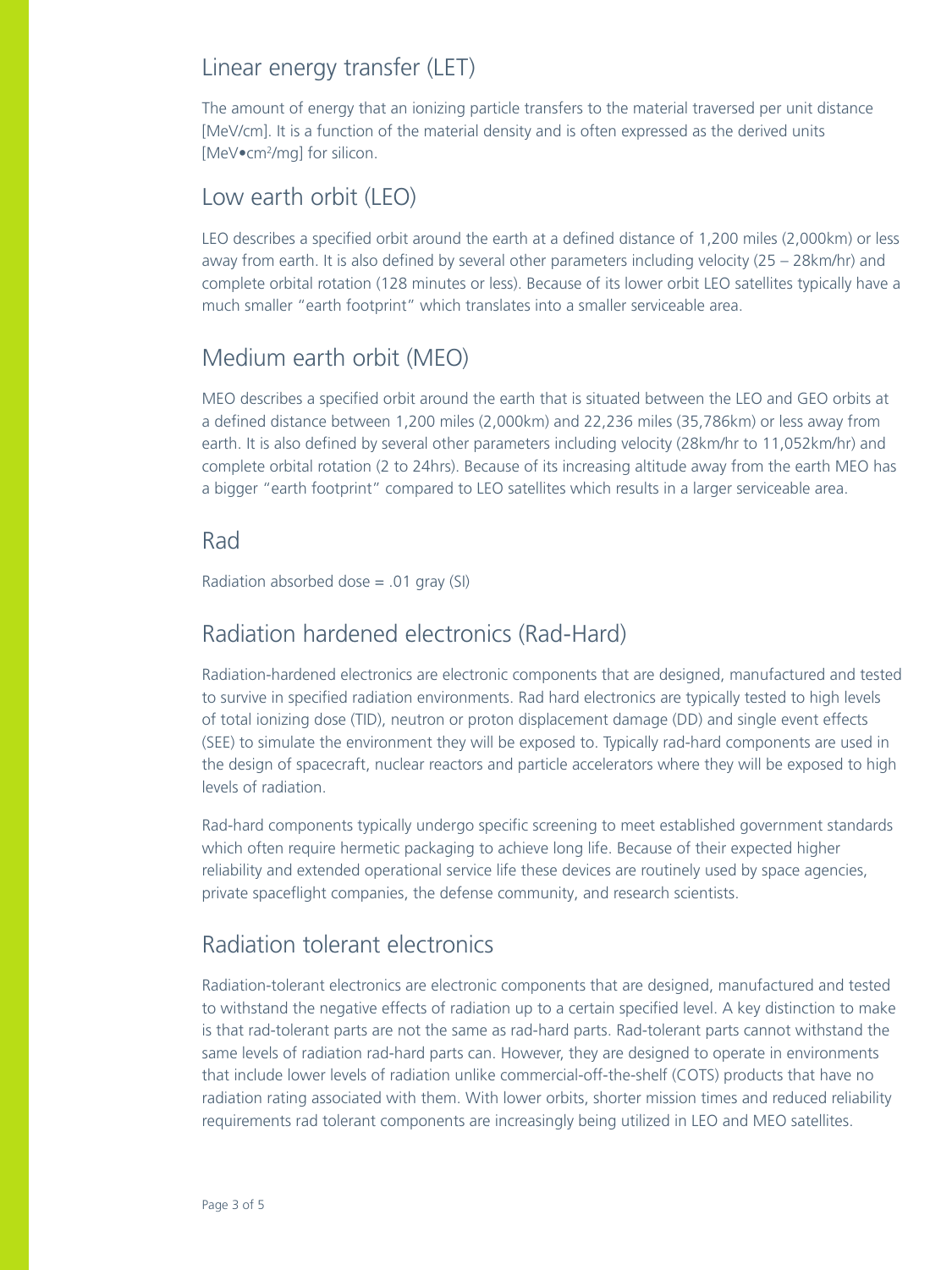## Single event burn-out (SEB)

Triggering of the parasitic bipolar structure in a MOSFET power transistor, accompanied by regenerative feed-back, avalanche and high current condition. SEB is potentially destructive unless suitably protected. Typically, a particle fluence of 1E5 ions/cm<sup>2</sup> is used for SEB testing.

# Single event effect (SEE)

A single energetic ionizing particle striking a sensitive node in a circuit and causing a measurable soft or hard error. Single events cause ionization and therefore contribute to TID which may be a factor during testing.

# Single event functional interrupt (SEFI)

A soft error that causes the component to reset, lock-up, or otherwise malfunction. SEFI typically occur in complex devices with built-in state/control sections like in modern memories (SDRAM, DRAM, NORand NAND-Flash, etc.), all types of processors, FPGA or ASICs, or mixed-signal devices. Two main types of SEFI are distinguished depending on the actions required to restore operability: reset by software or by power cycling. The stored data may or may not be lost. Typically, a particle fluence of 1E7 ions/cm<sup>2</sup> is used for SEFI testing.

# Single event gate rupture (SEGR) or single event dielectric rupture (SEDR)

Destructive rupture of a gate oxide or any dielectric layer by a single ion strike. This leads to leakage currents under bias and can be observed in power MOSFETs, linear integrated circuits (with internal capacitors), or as stuck bits in digital devices. Typically, a particle fluence of 1E5 ions/cm<sup>2</sup> is used for SEGR testing.

# Single event latch-up (SEL)

A permanent and potentially destructive state of the device under ionizing particle exposure whereby a parasitic thyristor structure is triggered by an ion strike and a low impedance, high current path is created. This is common in CMOS circuits and may be destructive if the current is too high. This high current state is latched and can be reset by removal of power. Typically, a particle fluence of 1E5 ions/ $\text{cm}^2$  is used for SEL testing at the highest rated temperature of the device.

## Single event transient (SET)

A temporary voltage excursion (voltage spike) at a node in a logic, or linear, integrated circuit. Caused by a single energetic particle strike. This is a type of soft error.

## Single event upset (SEU)

The change of state of one or more transistors due to a single particle. The change of state may result in a logic or memory error. A single event upset is non-destructive and the logic element can be rewritten or reset. This is a type of soft error. Typically, a particle fluence of 1E7 ions/cm<sup>2</sup> is used for SEU testing.